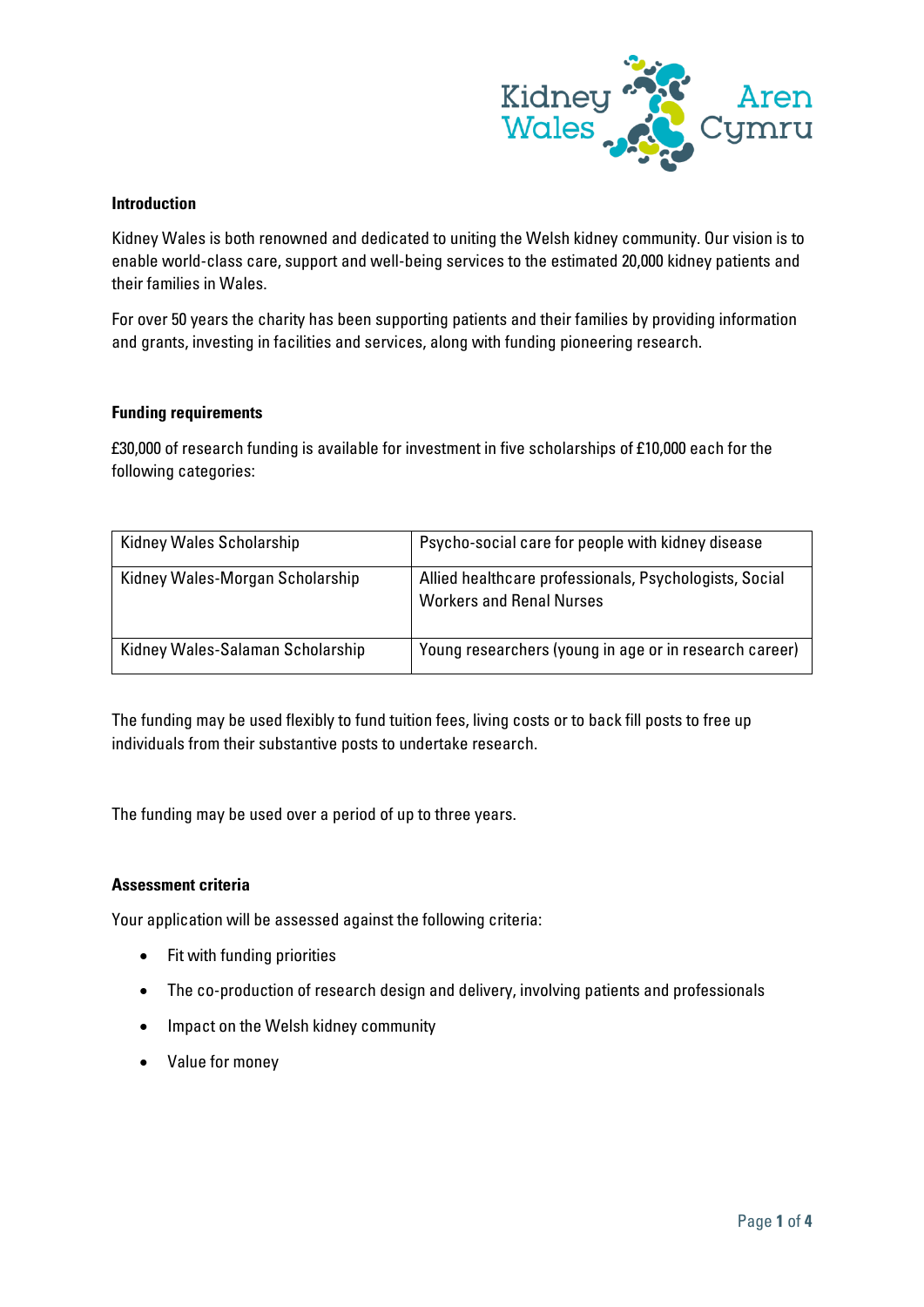

# **How to apply**

The deadline for applications is **Friday 24th September at 5pm.**

Please submit your grant application and CV to [Team@kidneywales.cymru](mailto:Team@kidneywales.cymru)

Funding decisions will be notified by **Friday 7th October.**

## **Applicant details**

| Name of Lead                      |  |
|-----------------------------------|--|
| <b>Applicant (Chief</b>           |  |
| Investigator)                     |  |
| Job Title                         |  |
| <b>Postal Address</b>             |  |
| Telephone                         |  |
| E-mail                            |  |
| Please list any                   |  |
| proposed                          |  |
| collaborating health              |  |
| care                              |  |
| professionals/resear              |  |
| chers                             |  |
| (Name, job title,<br>institution) |  |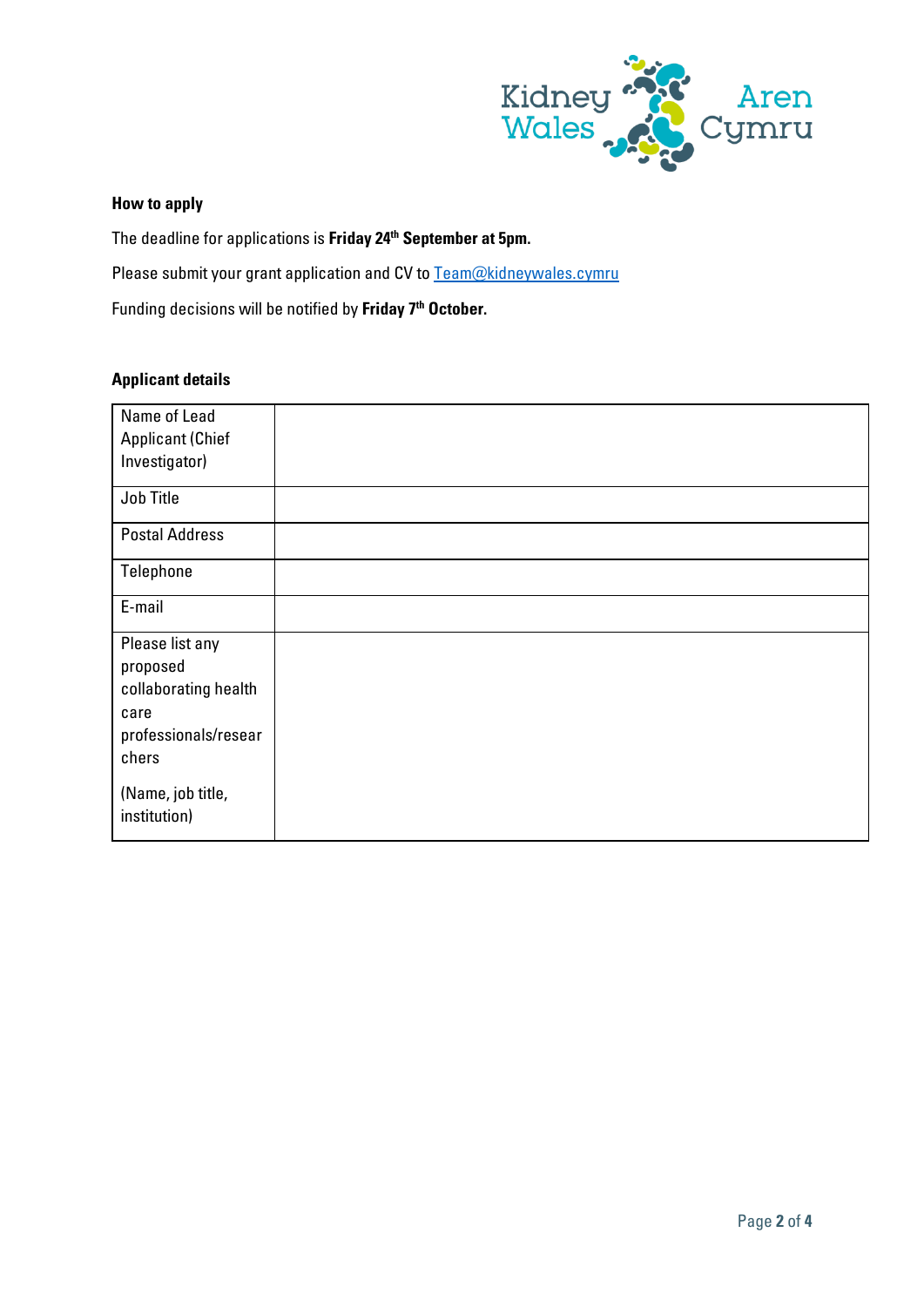

## **Research Information**

| <b>Title of Research</b>                 |                                                                                                                                                                                                                        |
|------------------------------------------|------------------------------------------------------------------------------------------------------------------------------------------------------------------------------------------------------------------------|
| Kidney Wales research priority           | $\Box$ Psycho-social care for people with kidney disease<br>$\Box$ Allied healthcare professionals, Psychologists, Social<br><b>Workers and Renal Nurses</b><br>Young researchers (young in age or in research career) |
| Address where research will be conducted |                                                                                                                                                                                                                        |
| <b>Proposed Start Date of Research</b>   |                                                                                                                                                                                                                        |
| <b>Proposed Duration (months):</b>       |                                                                                                                                                                                                                        |

### **Q1. Summary of the research proposal (max. 500 words)**

### **Q2. How will patients be involved in the proposed research? (max. 200 words)**

Co-production with patients must be included as part of the proposal. Kidney Wales will offer support to broker connections with patients.

# **Q3. How will your proposal make a positive impact on the Welsh kidney community? (max. 200 words)**

**Q4. How will the max. £10,000 contribution from Kidney Wales be used to fund this research? (max. 200 words)**

#### **Q5. What is the forecast budget for the project (max. £10,000)?**

| Year 1            |  |
|-------------------|--|
| Year 2            |  |
| Year <sub>3</sub> |  |